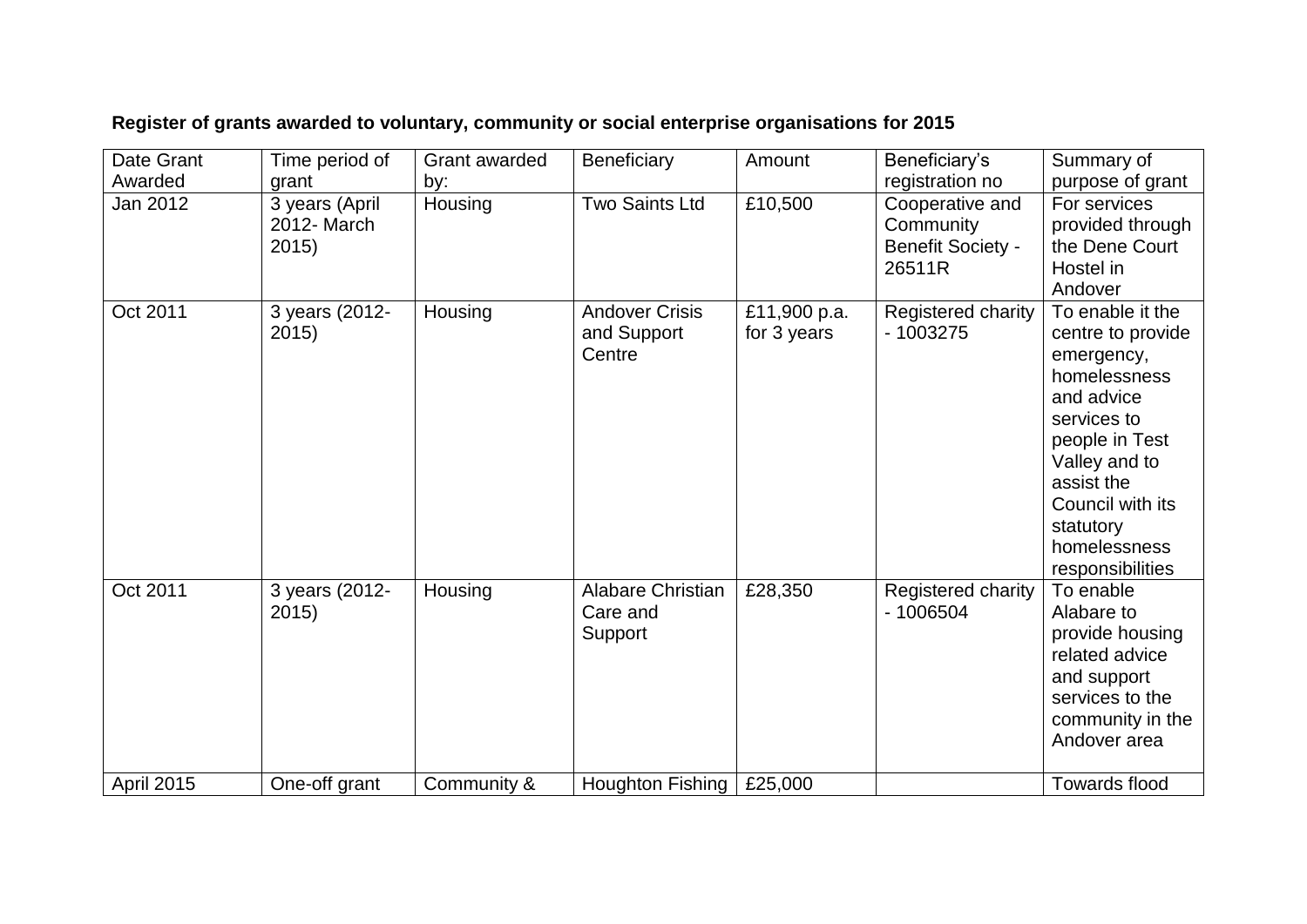|                   |               | Leisure                | Club                                                               |          | alleviation<br>schemes in<br>Stockbridge                                   |
|-------------------|---------------|------------------------|--------------------------------------------------------------------|----------|----------------------------------------------------------------------------|
| April 2015        | One-off grant | Community &<br>Leisure | <b>Test Valley Arts</b><br>Foundation                              | £4,518   | Towards the<br>kitting out and<br>funding of an<br><b>ArtsBus</b>          |
| <b>April 2015</b> | One-off grant | Community &<br>Leisure | Longparish<br><b>Village Hall</b>                                  | £2,000   | Installation of<br>acoustic panels                                         |
| <b>April 2015</b> | One-off grant | Community &<br>Leisure | <b>Ampfield Village</b><br>Hall                                    | £10,000  | Extension of<br>village hall                                               |
| <b>April 2015</b> | 2015/16       | Community &<br>Leisure | <b>Test Valley</b><br><b>Citizens Advice</b><br><b>Bureau</b>      | £256,807 | To assist in the<br>running of the<br>CAB                                  |
| <b>April 2015</b> | 2015/16       | Community &<br>Leisure | <b>Tourism South</b><br>East                                       | £69,690  | For the<br>management of<br><b>Romsey Tourist</b><br>Information<br>Centre |
| <b>April 2015</b> | 2015/16       | Community &<br>Leisure | King John's<br>House                                               | £46,370  |                                                                            |
| <b>April 2015</b> | 2015/16       | Community &<br>Leisure | <b>Test Valley</b><br>Community<br><b>Services</b>                 | £42,394  | To assist in the<br>running of TVCS                                        |
| <b>April 2015</b> | 2015/16       | Community &<br>Leisure | Andover<br>Shopmobility                                            | £30,000  |                                                                            |
| <b>April 2015</b> | 2015/16       | Community &<br>Leisure | <b>Test Valley</b><br>Community<br>Transport<br>(including dial-a- | £18,687  |                                                                            |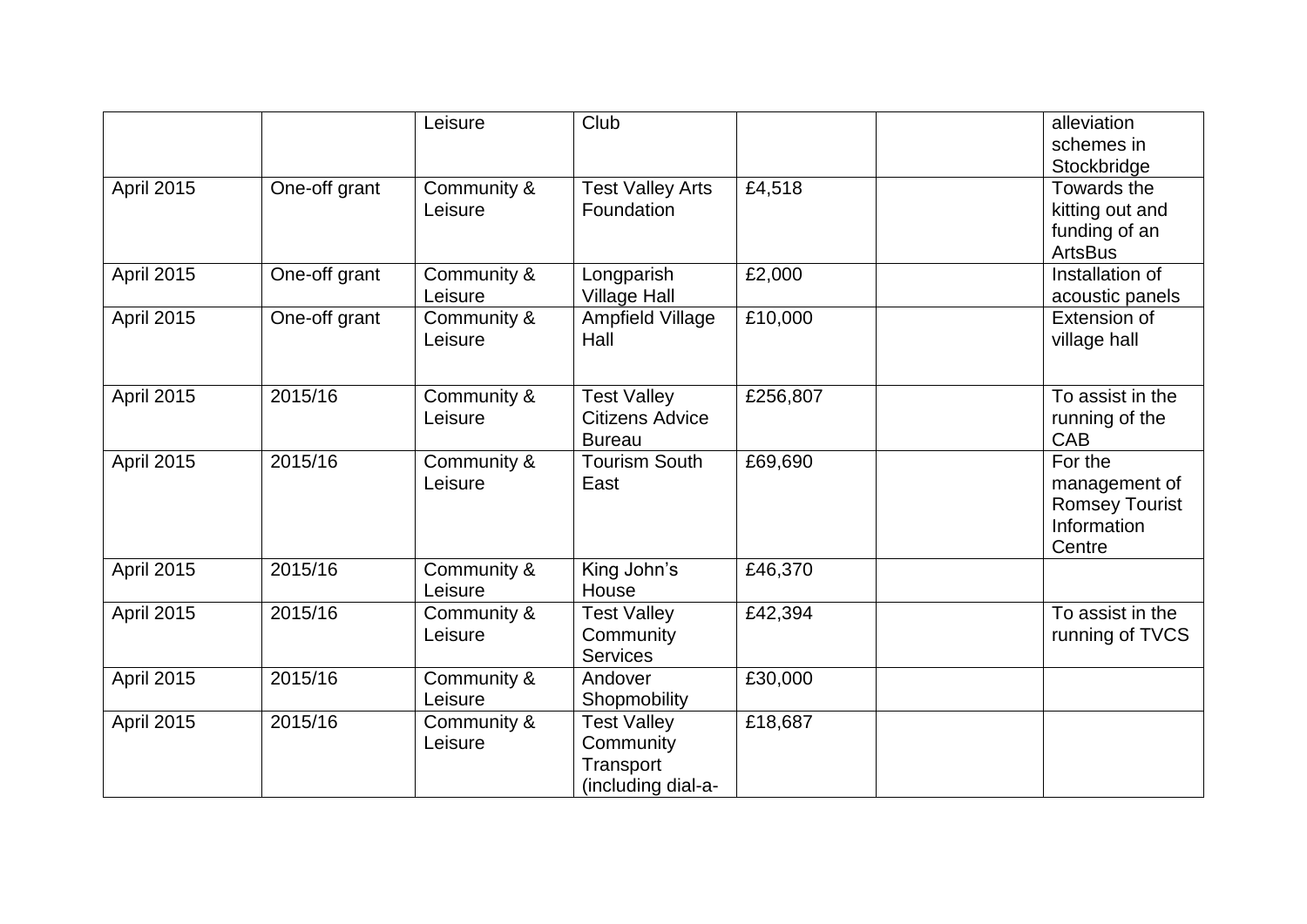|                   |                                                                             |                        | ride)                                                             |         |                                           |
|-------------------|-----------------------------------------------------------------------------|------------------------|-------------------------------------------------------------------|---------|-------------------------------------------|
| April 2015        | 2015/16                                                                     | Community &<br>Leisure | Youth in Romsey                                                   | £12,924 |                                           |
| <b>April 2015</b> | Interim funding<br>- further<br>consideration to<br>be given in Oct<br>2015 | Community &<br>Leisure | Andover<br>Neighbourcare                                          | £10,242 |                                           |
| <b>April 2015</b> | 2015/16                                                                     | Community &<br>Leisure | Hampshire and<br>Isle of Wight<br><b>Wildlife Trust</b>           | £5,000  |                                           |
| April 2015        | 2015/16                                                                     | Community &<br>Leisure | Age UK Andover                                                    | £4,000  |                                           |
| April 2015        | 2015/16                                                                     | Community &<br>Leisure | <b>Relate South</b><br><b>West Hampshire</b><br>and Isle of Wight | £3,000  |                                           |
| April 2015        | 2015/16                                                                     | Community &<br>Leisure | Age Concern<br>Hampshire                                          | £3,000  | For the Food and<br>Friendship<br>service |
| April 2015        | 2015/16                                                                     | Community &<br>Leisure | Alamein<br>Community<br>Association                               | £2,630  |                                           |
| April 2015        | 2015/16                                                                     | Community &<br>Leisure | <b>Andover Mind</b>                                               | £2,500  | For the Ugly<br>Ducking project           |
| <b>April 2015</b> | 2015/16                                                                     | Community &<br>Leisure | <b>Andover VIPs</b><br>(Visually<br>Impaired People)              | £2,000  |                                           |
| <b>April 2015</b> | 2015/16                                                                     | Community &<br>Leisure | <b>Three Rivers Rail</b><br>Partnership                           | £1,500  |                                           |
| April 2015        | 2015/16                                                                     | Community &<br>Leisure | <b>Romsey Arts</b><br>Festival                                    | £1,000  |                                           |
|                   |                                                                             |                        |                                                                   |         |                                           |